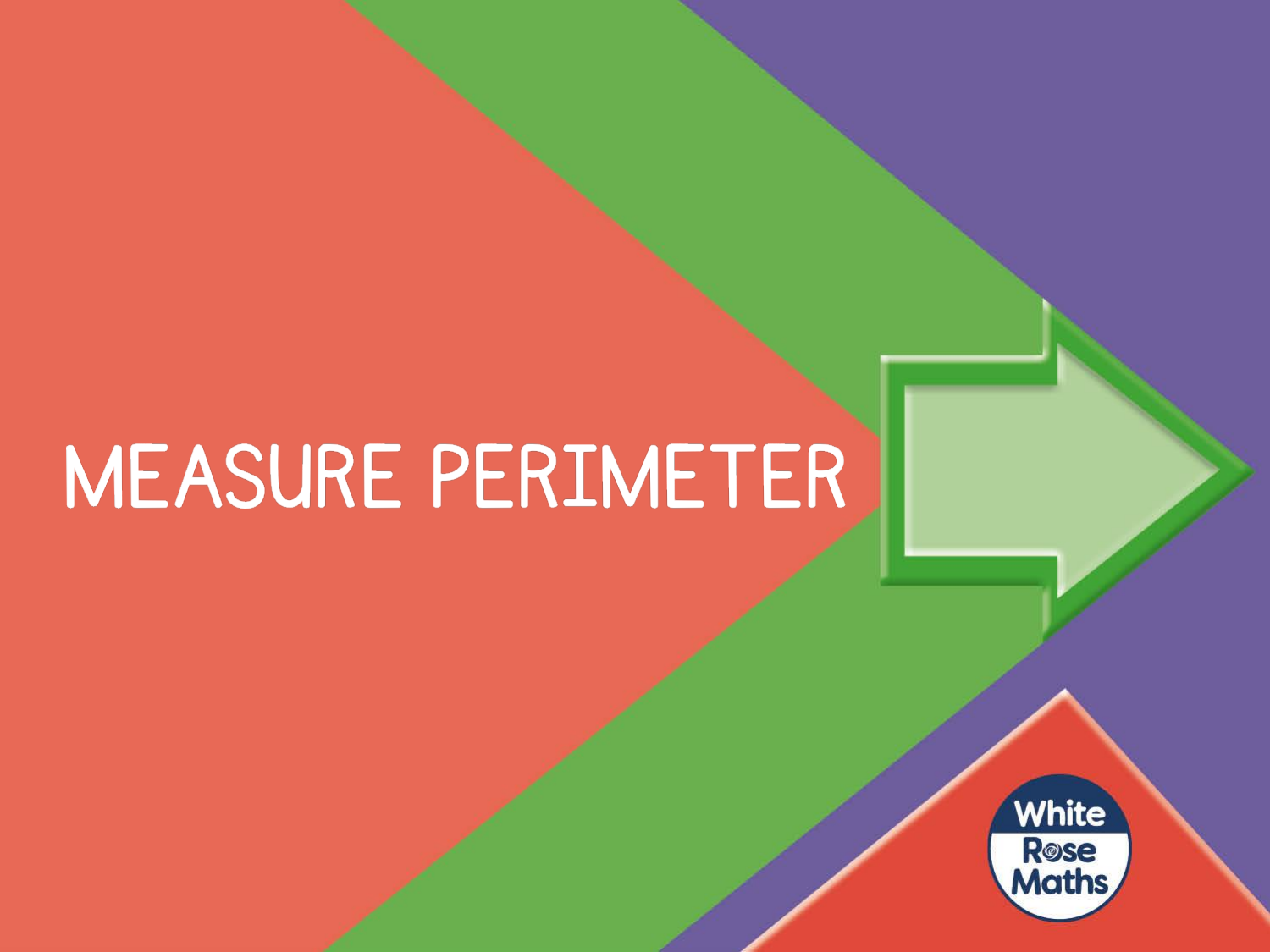# GET READY

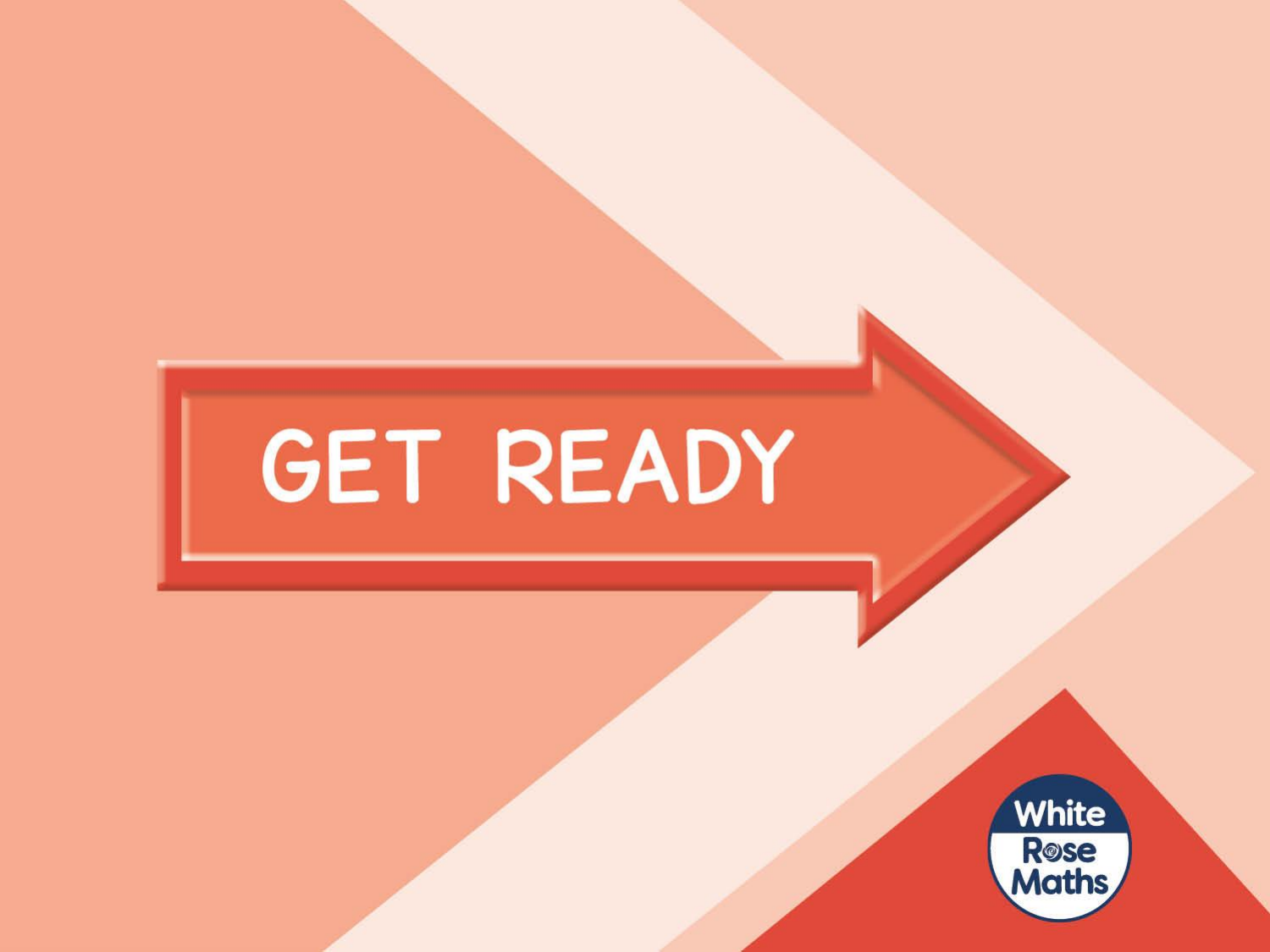

## 2)  $75 \text{ mm} =$  \_\_\_\_\_\_\_ cm

### 3) How many sides does a quadrilateral have?

## 4) How many pairs of equal sides does a rectangle have?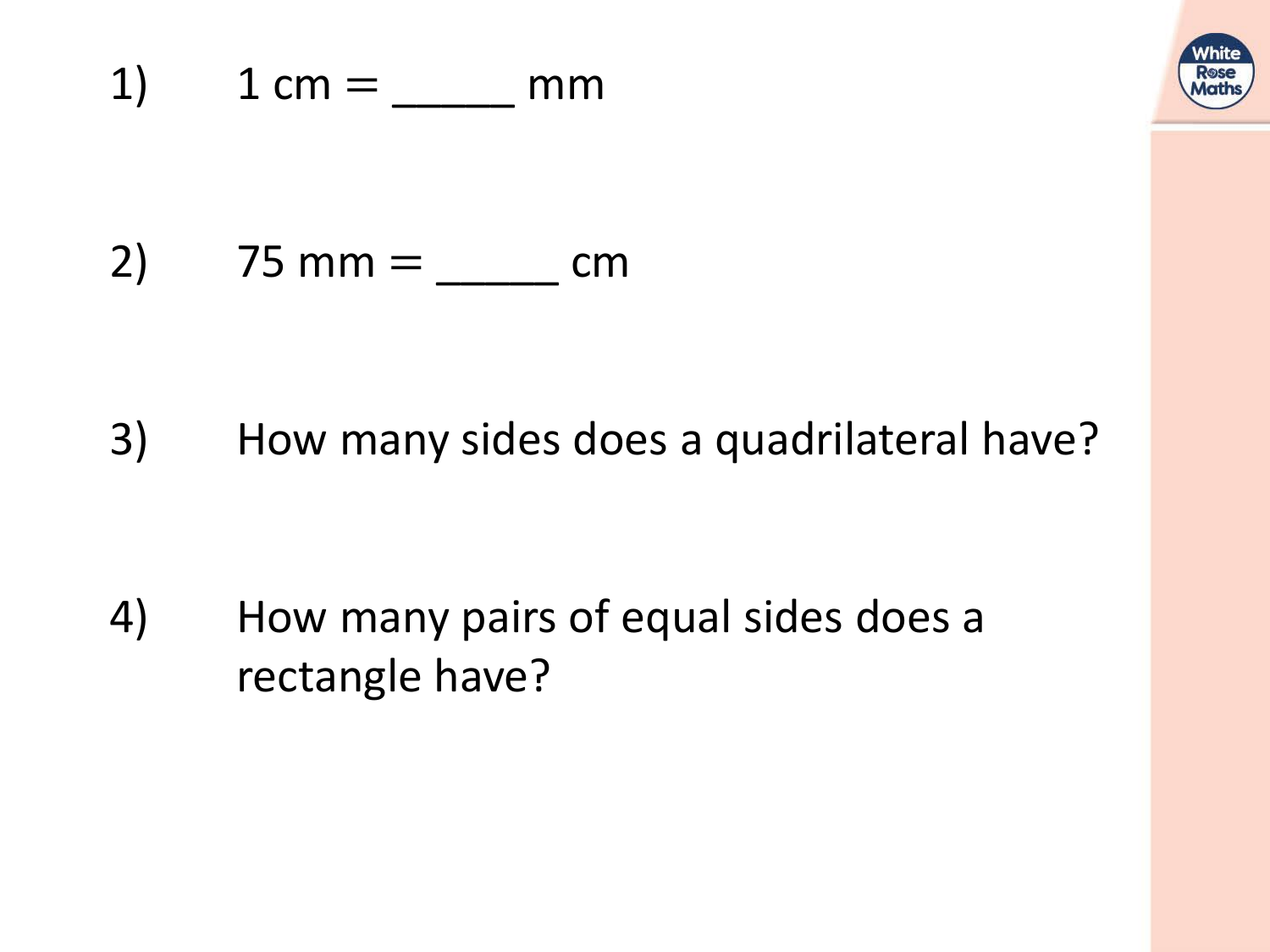

### 1)  $1 \text{ cm} = \underline{10} \text{ mm}$

## 2) 75 mm =  $7.5$  cm

## 3) How many sides does a quadrilateral have? 4

4) How many pairs of equal sides does a rectangle have? 2 pairs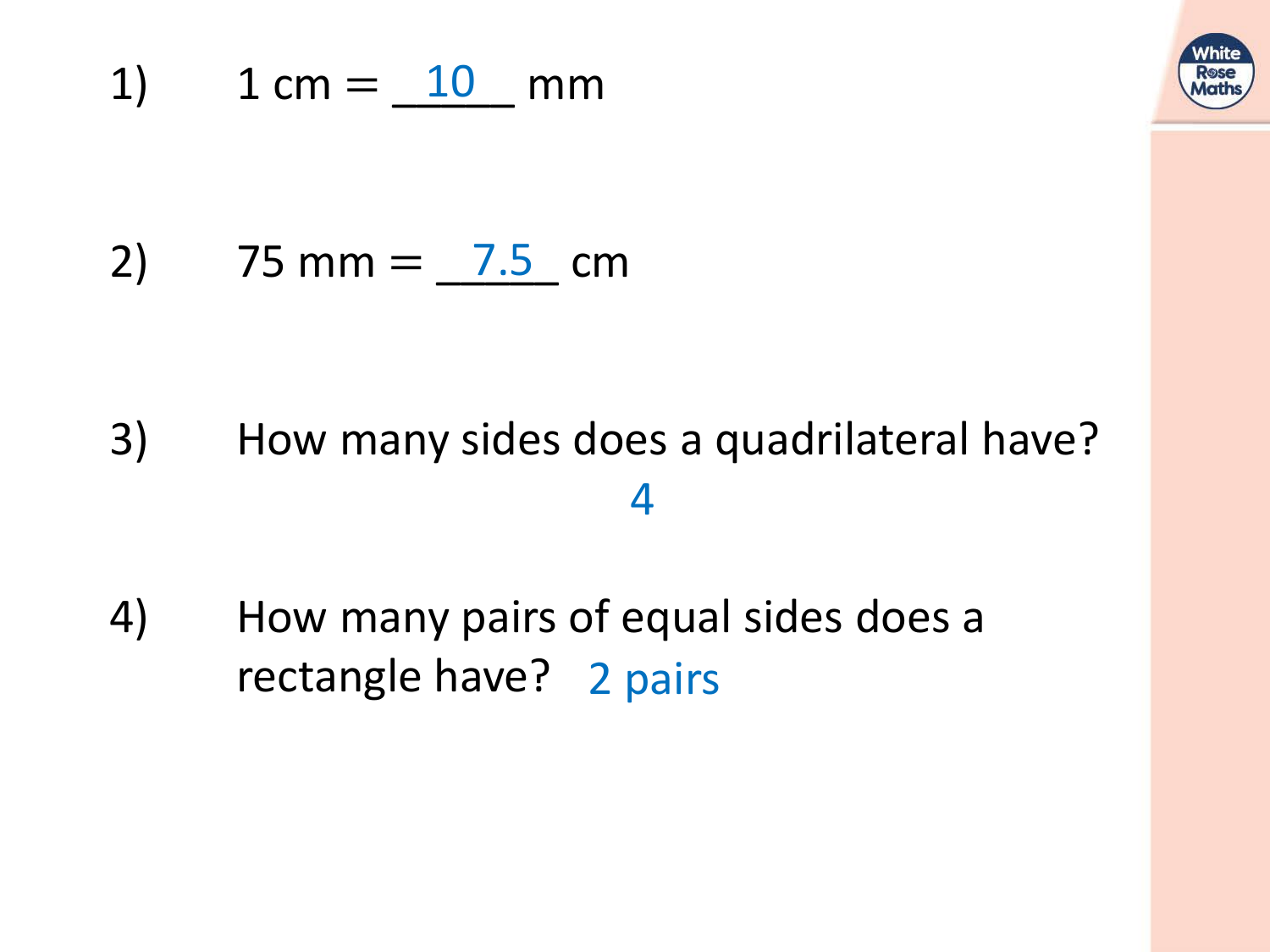# LET'S LEARN

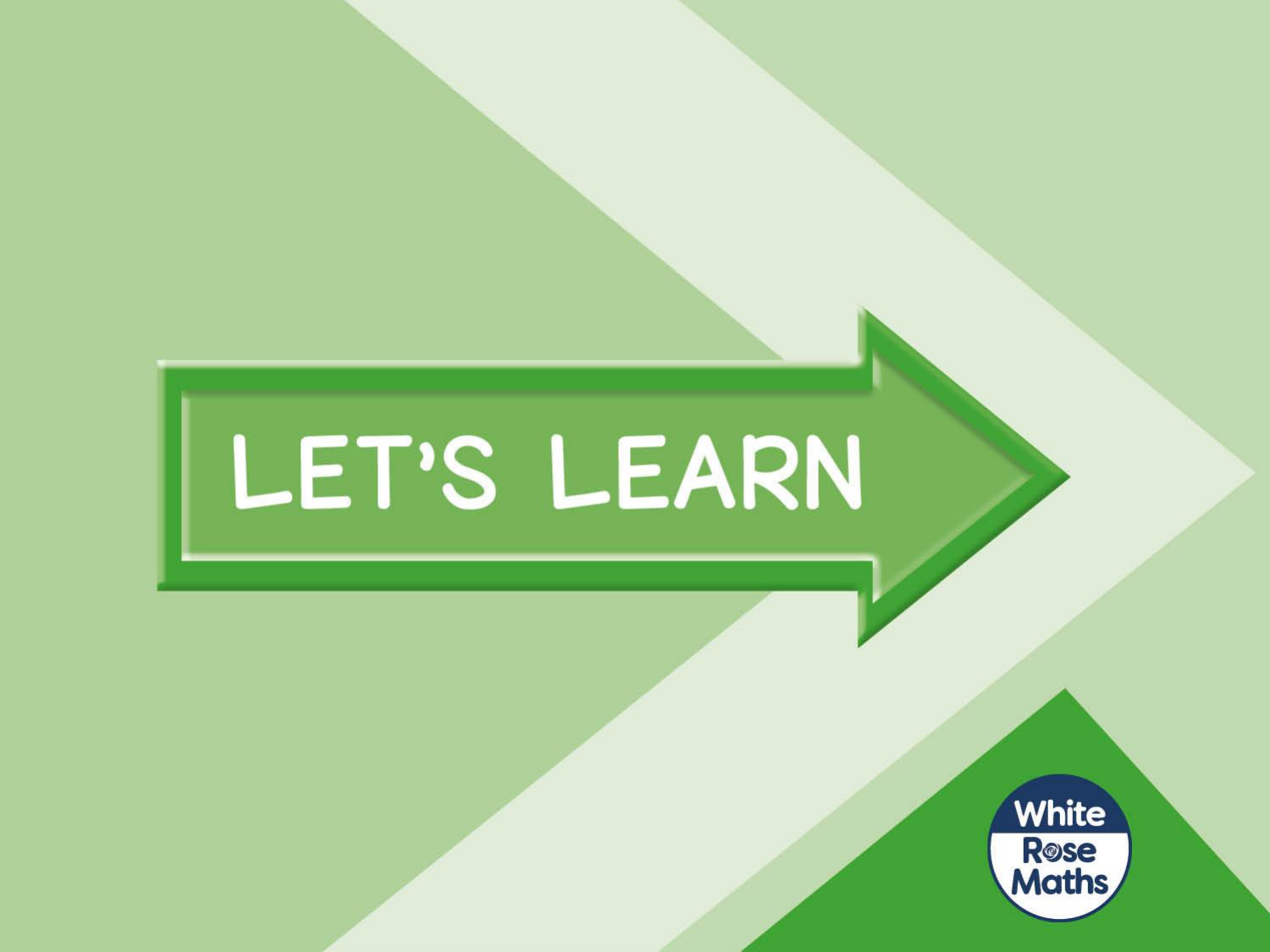

#### 32 mm or 3.2 cm



## $1 cm = 10 mm$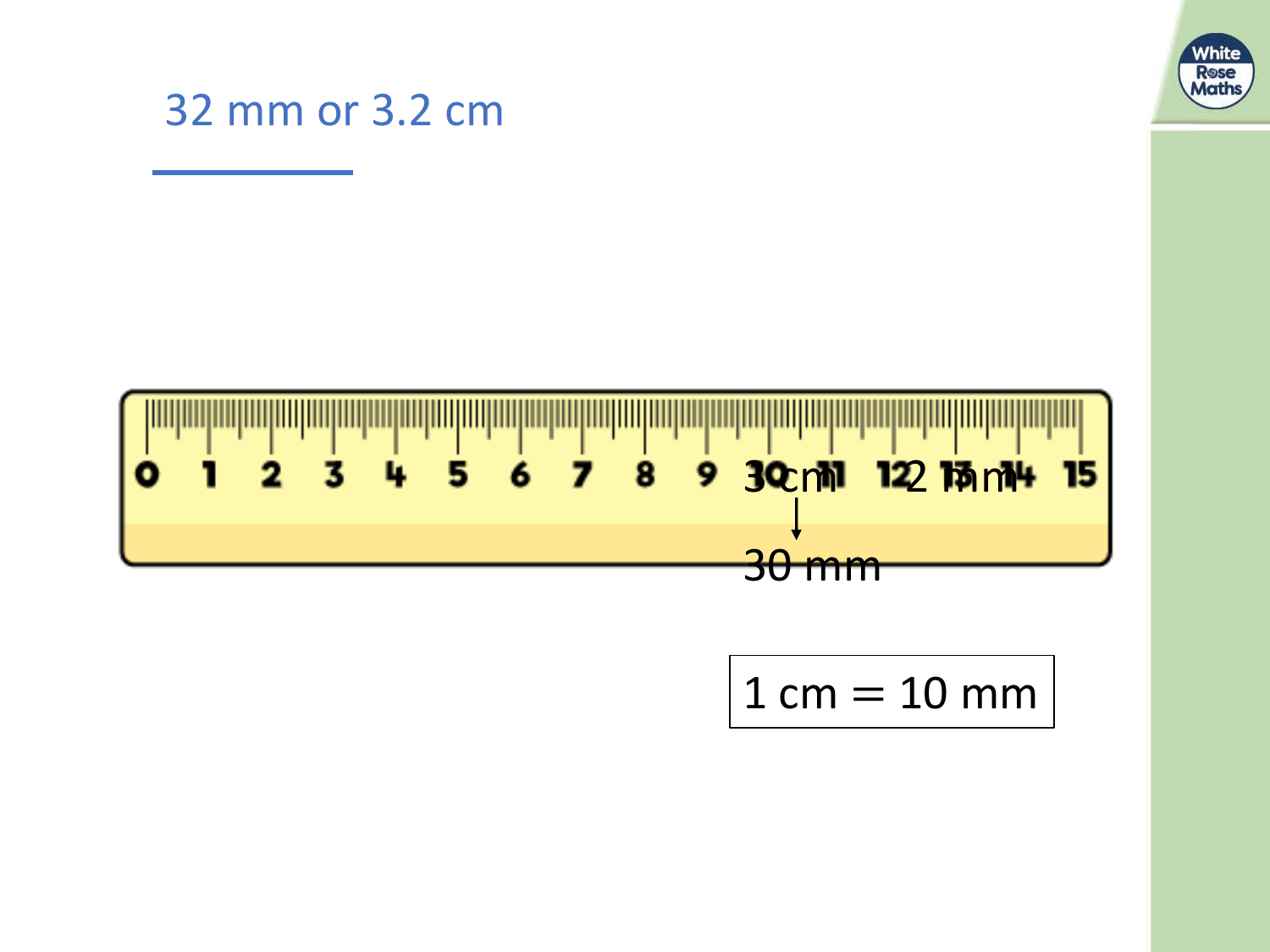



Is this line 6 cm long?

How long is the line? Give your answer in millimetres. 45 mm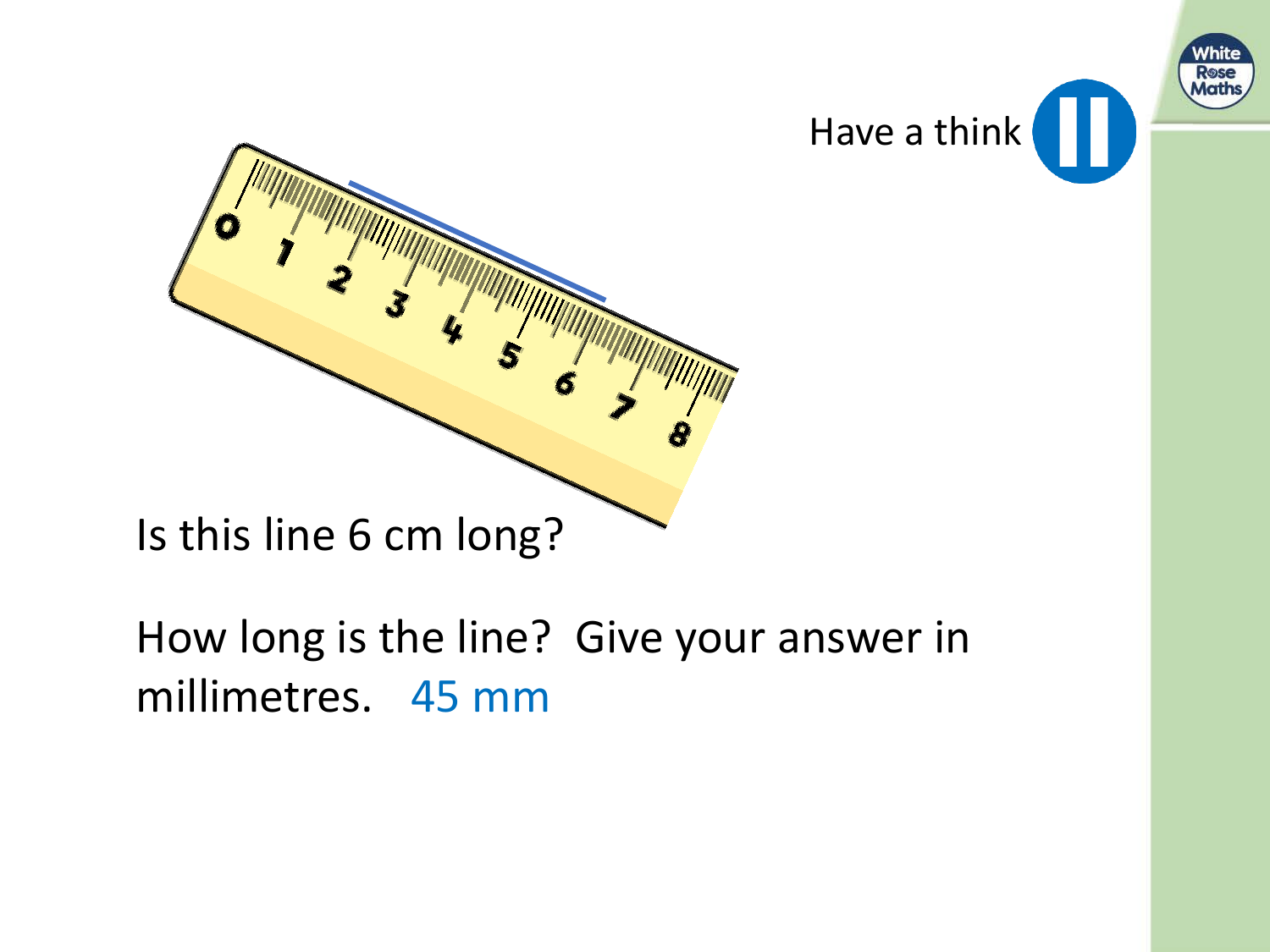



Is the line equal to, greater than or less than 30 mm? Greater than

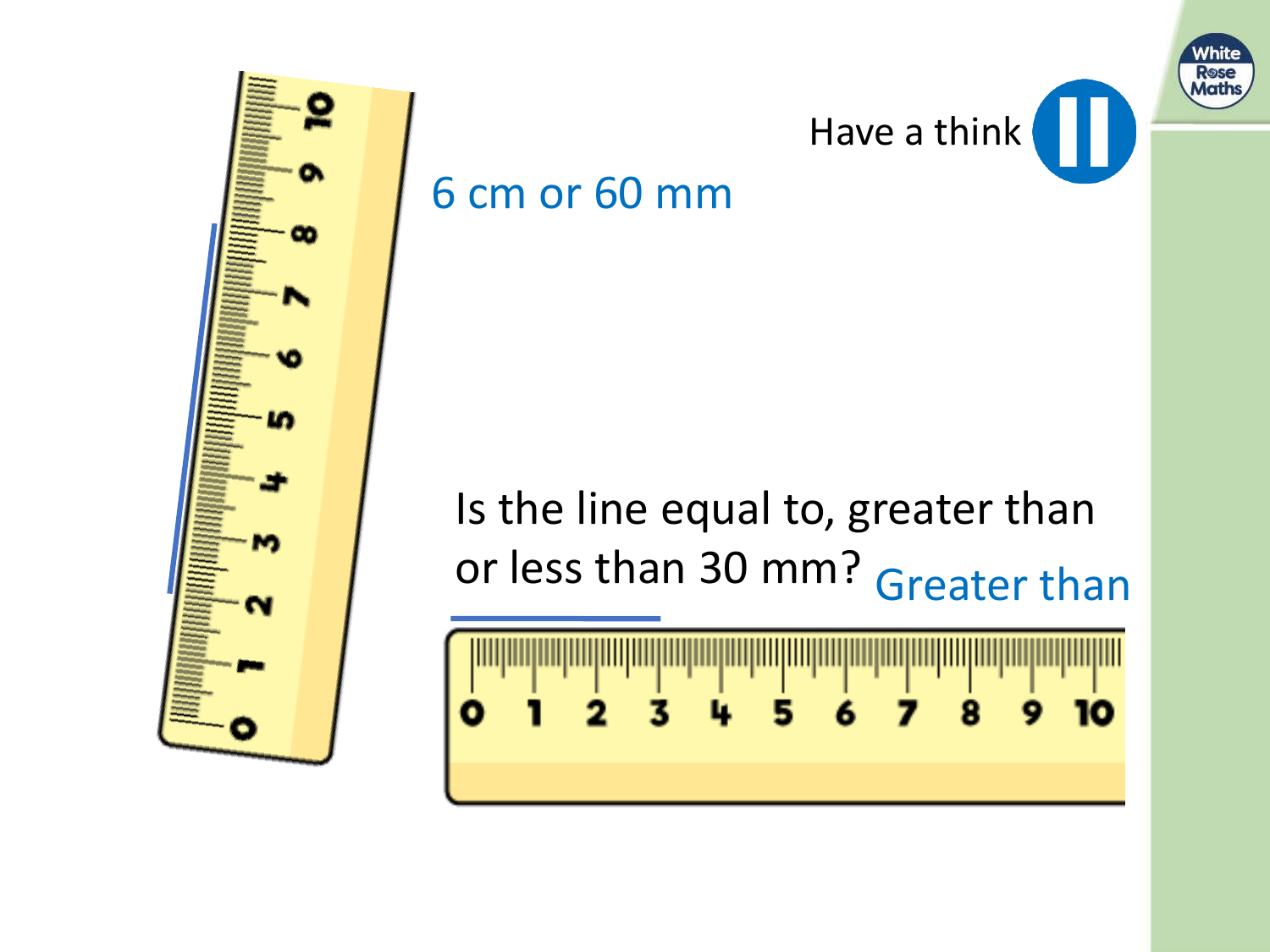

## Have a go at questions 1 - 3 on the worksheet

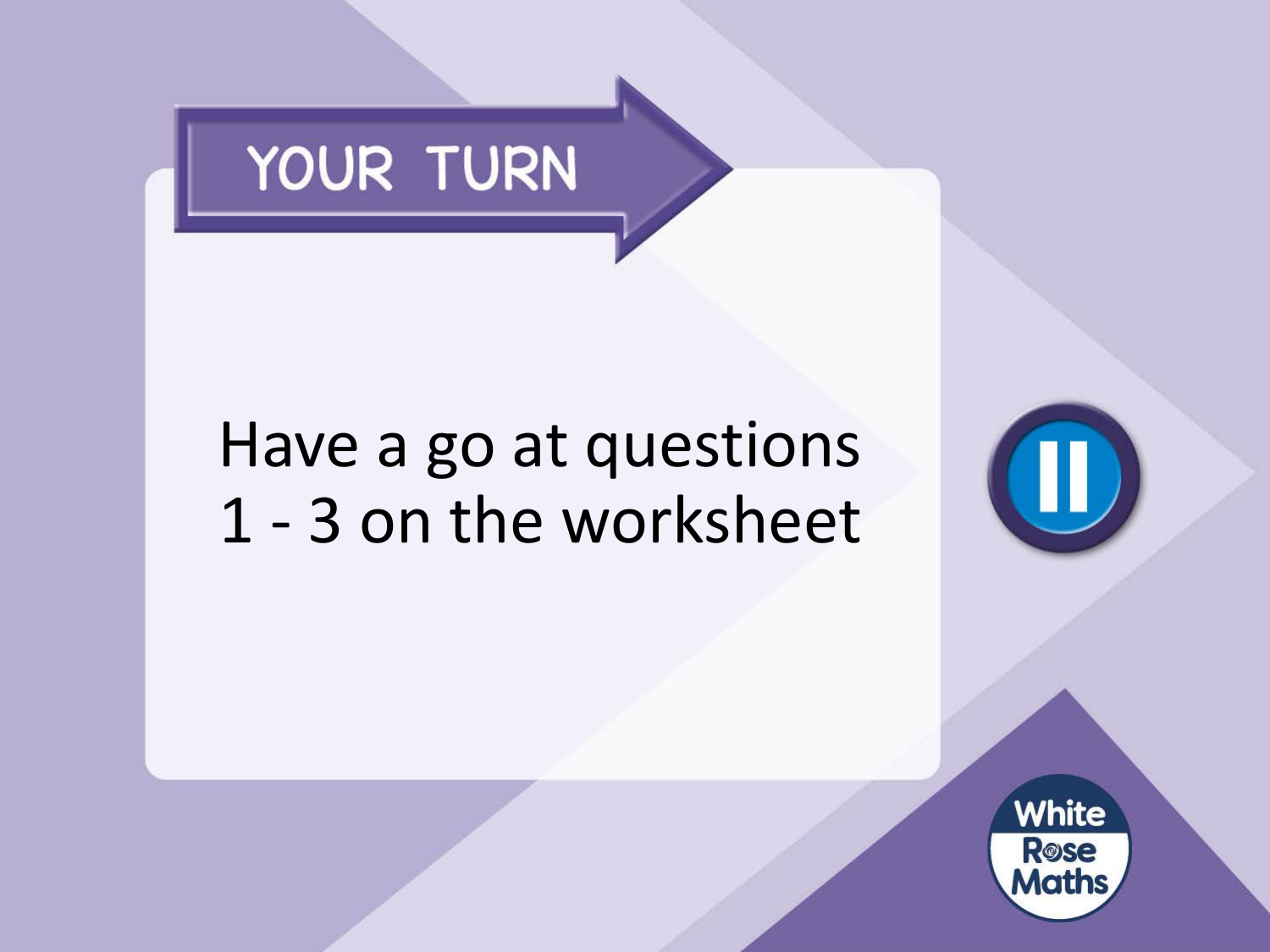

### Perimeter  $=$  the length around a closed 2D shape

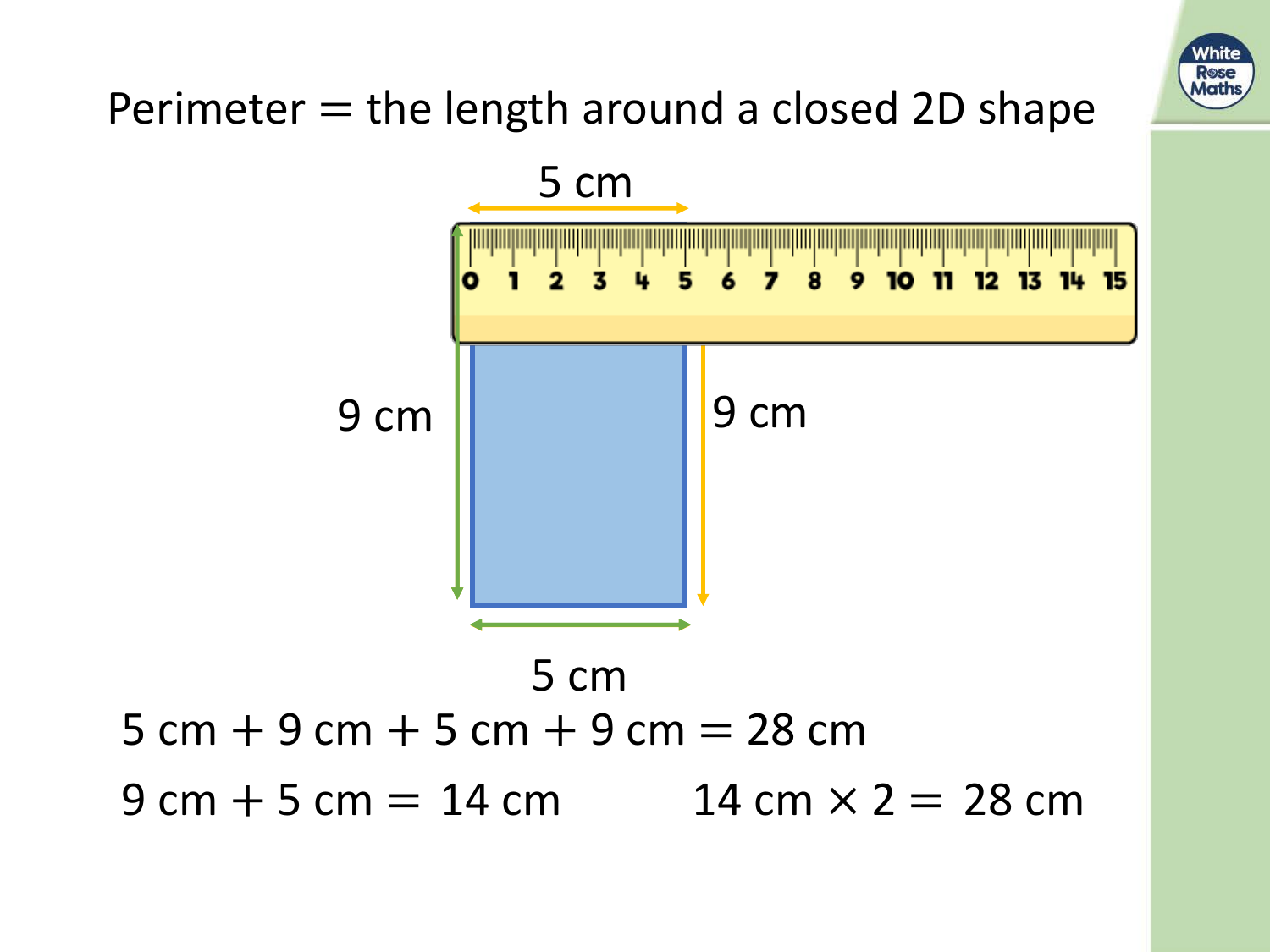

#### Perimeter  $=$  the length around a closed 2D shape



Have a think

Do we need to measure all the sides to find the perimeter?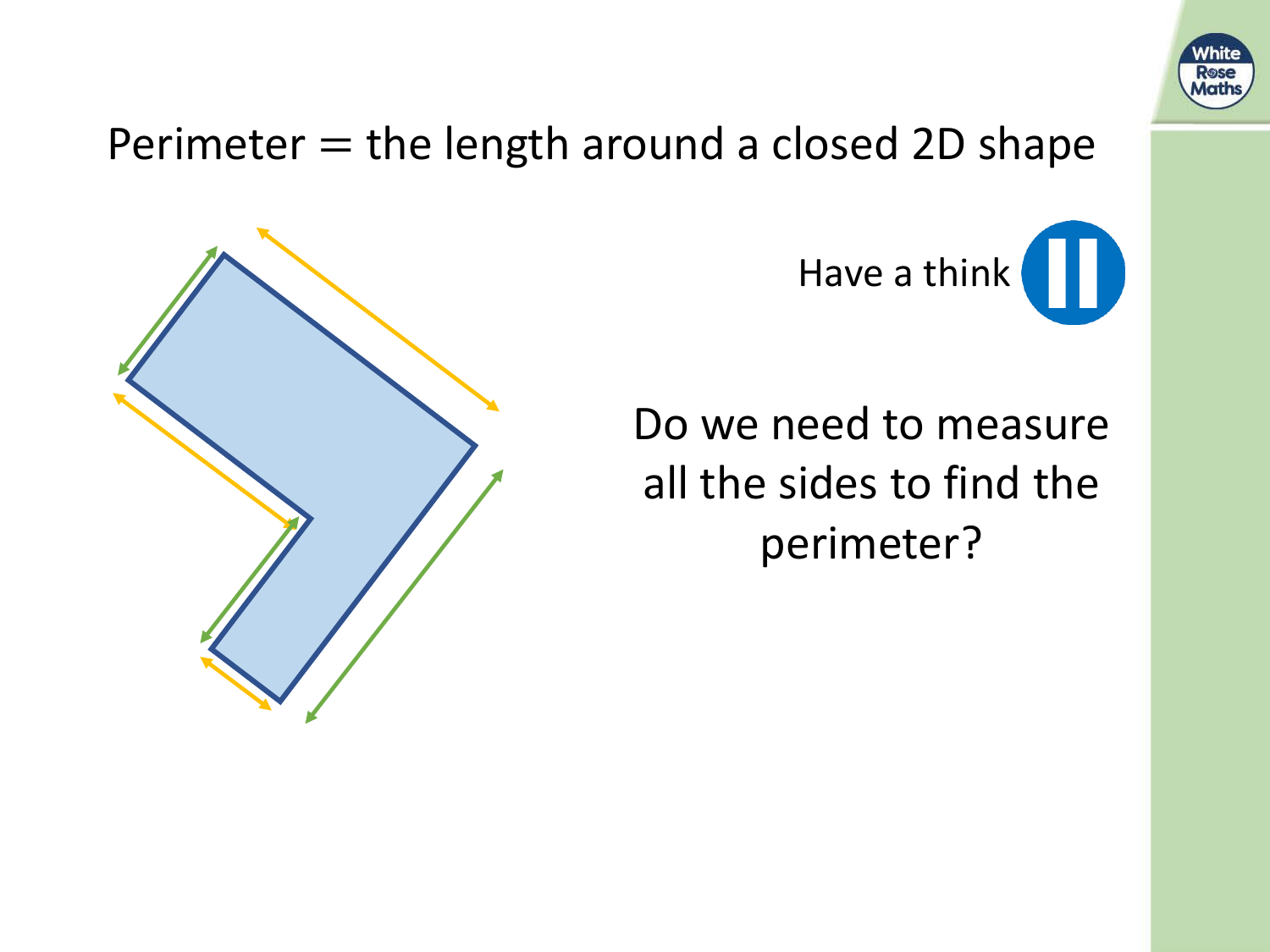

What would you do first to complete the task?

5 cm  $+$  4.5 cm  $+$  3.9 cm  $+$  3 cm  $+$  0.6 cm  $=$ 5 cm  $+[4.5 \text{ cm}] + 3.9 \text{ cm} + 0.6 \text{ cm} + 3 \text{ cm} = 17 \text{ cm}$ 4.5 cm  $21 cm - 17 cm = 4 cm$